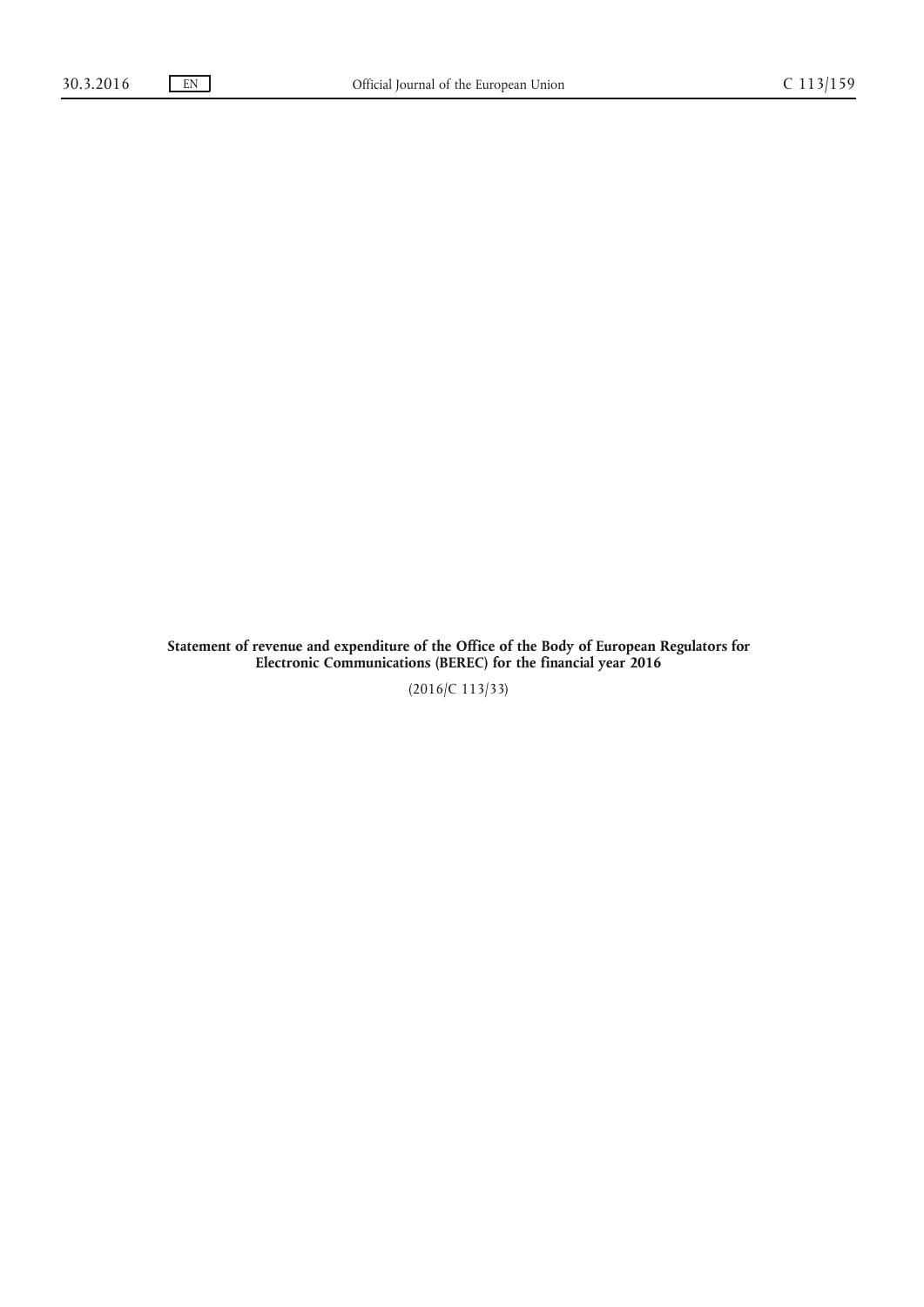## **REVENUE**

| Title<br>Chapter | Heading                                                                                                                                                                                                                                                                                                     | Financial year 2016 | Financial year 2015 | Financial year 2014 |  |  |
|------------------|-------------------------------------------------------------------------------------------------------------------------------------------------------------------------------------------------------------------------------------------------------------------------------------------------------------|---------------------|---------------------|---------------------|--|--|
| $\mathbf{2}$     | EUROPEAN UNION SUBSIDY                                                                                                                                                                                                                                                                                      |                     |                     |                     |  |  |
| 20               | EUROPEAN UNION SUBSIDY                                                                                                                                                                                                                                                                                      | 4 2 4 6 0 0 0       | 4 0 1 7 2 4 4       | 4 162 792,-         |  |  |
|                  | Title 2 - Total                                                                                                                                                                                                                                                                                             | 4 246 000           | 4 017 244           | 4 162 792,-         |  |  |
|                  |                                                                                                                                                                                                                                                                                                             |                     |                     |                     |  |  |
|                  |                                                                                                                                                                                                                                                                                                             |                     |                     |                     |  |  |
|                  |                                                                                                                                                                                                                                                                                                             |                     |                     |                     |  |  |
|                  | EUROPEAN FREE TRADE ASSOCIATION (EFTA)                                                                                                                                                                                                                                                                      |                     |                     |                     |  |  |
| $\mathbf{3}$     | <b>CONTRIBUTION</b>                                                                                                                                                                                                                                                                                         |                     |                     |                     |  |  |
| 30               | EUROPEAN FREE TRADE ASSOCIATION (EFTA)                                                                                                                                                                                                                                                                      |                     |                     |                     |  |  |
|                  | CONTRIBUTION<br>Title $3$ - Total                                                                                                                                                                                                                                                                           | p.m.                | p.m.                | $0,-$               |  |  |
|                  |                                                                                                                                                                                                                                                                                                             | p.m.                | p.m.                | $0,-$               |  |  |
|                  |                                                                                                                                                                                                                                                                                                             |                     |                     |                     |  |  |
|                  |                                                                                                                                                                                                                                                                                                             |                     |                     |                     |  |  |
|                  |                                                                                                                                                                                                                                                                                                             |                     |                     |                     |  |  |
| 4                | <b>OTHER CONTRIBUTIONS (*)</b>                                                                                                                                                                                                                                                                              |                     |                     |                     |  |  |
| 40               | OTHER CONTRIBUTIONS (*)                                                                                                                                                                                                                                                                                     | p.m.                | p.m.                | $0, -$              |  |  |
|                  | Title $4$ – Total                                                                                                                                                                                                                                                                                           | p.m.                | p.m.                | $0,-$               |  |  |
|                  |                                                                                                                                                                                                                                                                                                             |                     |                     |                     |  |  |
|                  |                                                                                                                                                                                                                                                                                                             |                     |                     |                     |  |  |
|                  |                                                                                                                                                                                                                                                                                                             |                     |                     |                     |  |  |
| 5                | <b>ADMINISTRATIVE OPERATIONS</b>                                                                                                                                                                                                                                                                            |                     |                     |                     |  |  |
| 50               | ADMINISTRATIVE OPERATIONS                                                                                                                                                                                                                                                                                   | p.m.                | p.m.                | $3515 -$            |  |  |
|                  | Title $5 -$ Total                                                                                                                                                                                                                                                                                           | p.m.                | p.m.                | $3515,-$            |  |  |
|                  |                                                                                                                                                                                                                                                                                                             |                     |                     |                     |  |  |
|                  |                                                                                                                                                                                                                                                                                                             |                     |                     |                     |  |  |
|                  |                                                                                                                                                                                                                                                                                                             |                     |                     |                     |  |  |
|                  |                                                                                                                                                                                                                                                                                                             |                     |                     |                     |  |  |
|                  |                                                                                                                                                                                                                                                                                                             |                     |                     |                     |  |  |
|                  |                                                                                                                                                                                                                                                                                                             |                     |                     |                     |  |  |
|                  |                                                                                                                                                                                                                                                                                                             |                     |                     |                     |  |  |
|                  |                                                                                                                                                                                                                                                                                                             |                     |                     |                     |  |  |
|                  |                                                                                                                                                                                                                                                                                                             |                     |                     |                     |  |  |
|                  |                                                                                                                                                                                                                                                                                                             |                     |                     |                     |  |  |
|                  |                                                                                                                                                                                                                                                                                                             |                     |                     |                     |  |  |
|                  | <b>GRAND TOTAL</b><br>4 246 000<br>4 017 244<br>4 166 307,-                                                                                                                                                                                                                                                 |                     |                     |                     |  |  |
|                  | (*) Estimated voluntary contributions from Member States or from their National Regulatory Authorities (NRAs). These contributions shall be used to finance specific items<br>of operational expenditure as defined in an agreement to be concluded between the Office and the Member States of their NRAs. |                     |                     |                     |  |  |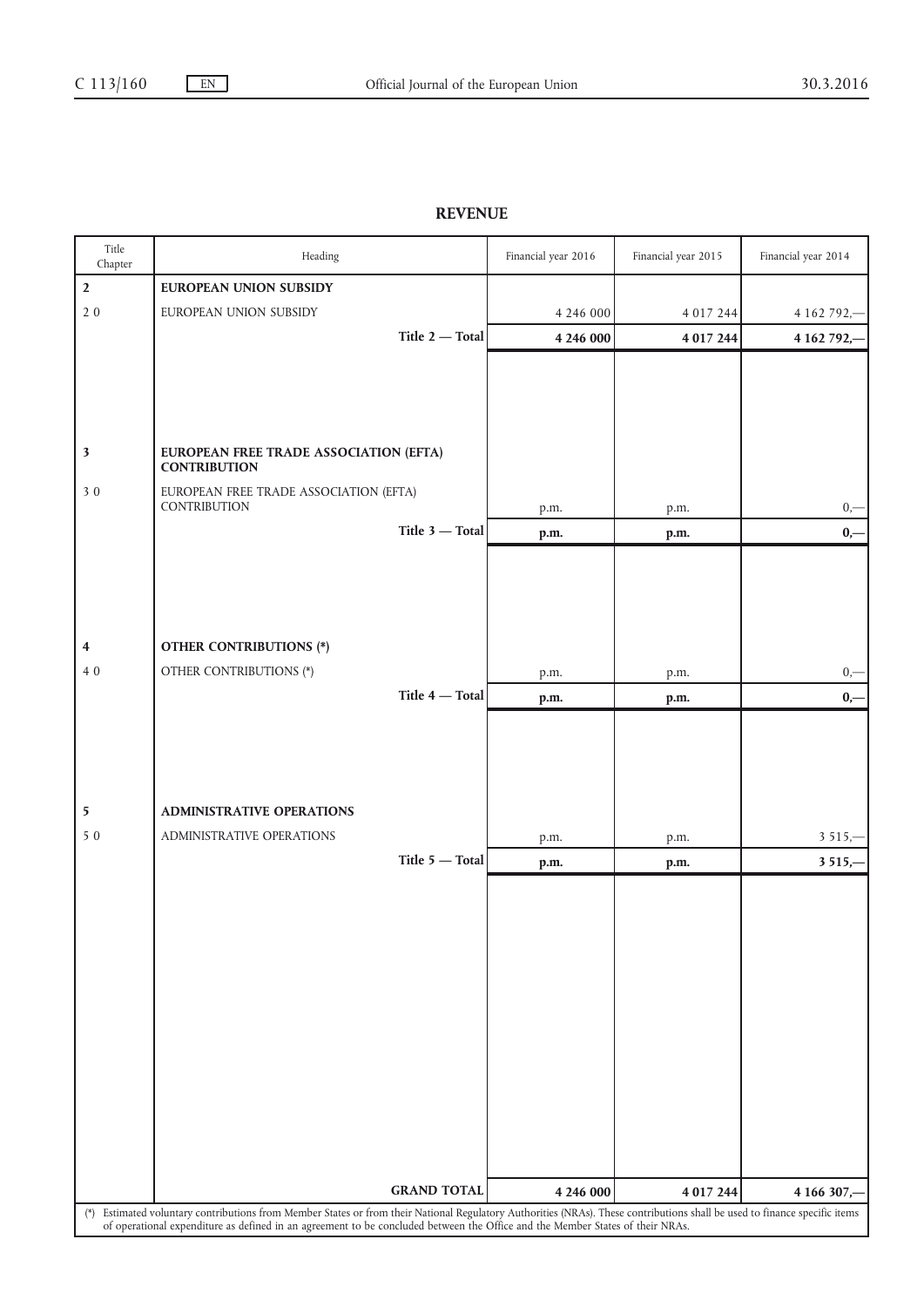## **EXPENDITURE**

| Title<br>Chapter        | Heading                                                                               | Appropriations 2016 | Appropriations 2015 | Outturn 2014 |
|-------------------------|---------------------------------------------------------------------------------------|---------------------|---------------------|--------------|
| $\mathbf{1}$            | <b>STAFF EXPENDITURE</b>                                                              |                     |                     |              |
| 1 1                     | SALARIES AND ALLOWANCES                                                               | 1783500             | 1 606 646           | $1416018-$   |
| 1 <sub>2</sub>          | EXPENDITURE RELATING TO STAFF RECRUITMENT                                             | 46 000              | 133 769             | $78495 -$    |
| 13                      | <b>MISSION EXPENSES</b>                                                               | 201 000             | 226 700             | $204990 -$   |
| 14                      | SOCIOMEDICAL INFRASTRUCTURE                                                           | 6 0 0 0             | 7 0 0 0             | $5750 -$     |
| 15                      | PROFESSIONAL DEVELOPMENT                                                              | 70 000              | 82 200              | $62737 -$    |
| 16                      | <b>EXTERNAL SERVICES</b>                                                              | 290 000             | 266 757             | $306174 -$   |
| 17                      | RECEPTIONS AND EVENTS                                                                 | 5 5 0 0             | 3 4 0 0             | $1962 -$     |
|                         | $Title 1 - Total$                                                                     | 2 402 000           | 2 3 2 6 4 7 2       | 2 076 126,-  |
|                         |                                                                                       |                     |                     |              |
|                         |                                                                                       |                     |                     |              |
|                         |                                                                                       |                     |                     |              |
| $\overline{2}$          | INFRASTRUCTURE AND OPERATING/RUNNING<br><b>EXPENDITURE</b>                            |                     |                     |              |
| 20                      | RENTAL OF BUILDINGS AND ASSOCIATED COSTS                                              | 85 405              | 80 991              | $82905 -$    |
| 21                      | INFORMATION AND COMMUNICATION TECHNOLOGIES                                            | 81 900              | 156 012             | $70426 -$    |
| 2 <sub>2</sub>          | MOVABLE PROPERTY AND ASSOCIATED COSTS                                                 | 21 000              | 10 440              | $20911 -$    |
| 2 <sub>3</sub>          | <b>CURRENT ADMINISTRATIVE EXPENDITURE</b>                                             | 46 900              | 37 819              | $30439 -$    |
| 24                      | TELECOMMUNICATIONS AND POSTAL EXPENSES                                                | 21 300              | 17 377              | $15104, -$   |
| 2 5                     | MEETING EXPENSES                                                                      | 4 0 0 0             | 11 131              | $2884 -$     |
|                         | Title 2 - Total                                                                       | 260 505             | 313 770             | 222 669,-    |
|                         |                                                                                       |                     |                     |              |
|                         |                                                                                       |                     |                     |              |
|                         |                                                                                       |                     |                     |              |
| $\overline{\mathbf{3}}$ | <b>OPERATIONAL EXPENDITURE</b>                                                        |                     |                     |              |
| 30                      | SUPPORT TO IMPLEMENTATION OF BEREC WORK                                               |                     |                     |              |
|                         | PROGRAMME                                                                             | 761 495             | 626 625             | 1 071 258,-  |
| 3 1                     | HORIZONTAL ACTIVITIES (OTHER SUPPORT NOT<br>DIRECTLY RELATED TO BEREC WORK PROGRAMME) | 822 000             | 750 377             | 668 203,-    |
|                         | Title 3 - Total                                                                       | 1 583 495           | 1 377 002           | 1739 461,    |
|                         |                                                                                       |                     |                     |              |
|                         |                                                                                       |                     |                     |              |
|                         |                                                                                       |                     |                     |              |
|                         |                                                                                       |                     |                     |              |
|                         |                                                                                       |                     |                     |              |
|                         |                                                                                       |                     |                     |              |
|                         |                                                                                       |                     |                     |              |
|                         |                                                                                       |                     |                     |              |
|                         |                                                                                       |                     |                     |              |
|                         |                                                                                       |                     |                     |              |
|                         | <b>GRAND TOTAL</b>                                                                    | 4 246 000           | 4 017 244           | 4 038 256,-  |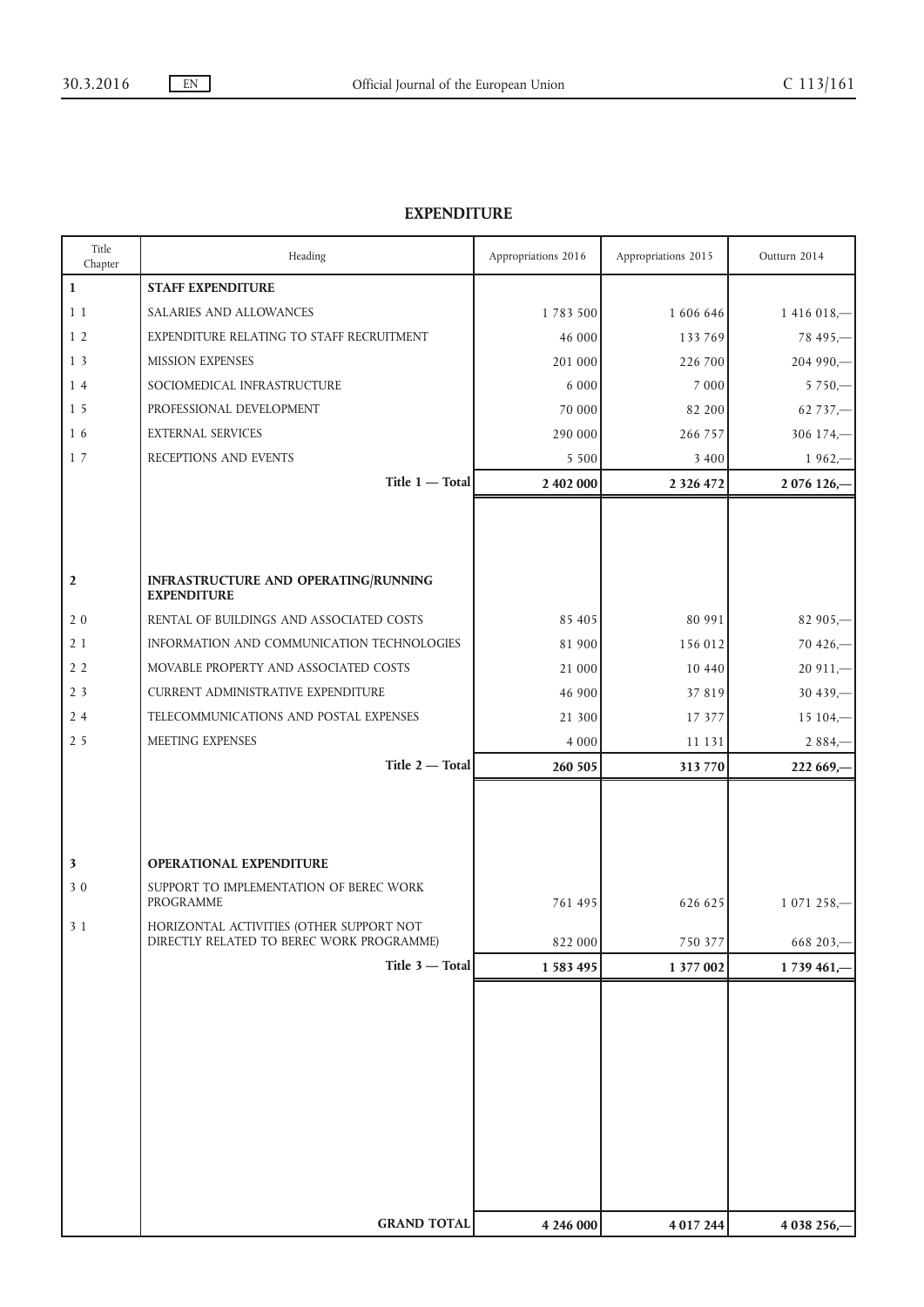## **Establishment plan**

|                              |                          | 2016                    | 2015                     |                         | 2014                          |                         |
|------------------------------|--------------------------|-------------------------|--------------------------|-------------------------|-------------------------------|-------------------------|
| Function group and grade     | Permanent posts          | Temporary posts         | Permanent posts          | Temporary posts         | Permanent posts               | Temporary posts         |
| AD 16                        |                          |                         |                          |                         |                               |                         |
| AD 15                        |                          |                         |                          |                         |                               |                         |
| AD 14                        |                          | $\mathbf{1}$            |                          | $\mathbf{1}$            |                               | $\mathbf{1}$            |
| AD 13                        |                          |                         |                          |                         |                               |                         |
| AD 12                        |                          |                         |                          |                         |                               |                         |
| $AD$ 11                      |                          |                         |                          |                         |                               |                         |
| $\mbox{AD}$ $10$             |                          | $\mathbf{1}$            |                          |                         |                               |                         |
| AD 9                         |                          | $\mathbf{1}$            |                          | $\overline{2}$          |                               | $\overline{2}$          |
| AD 8                         |                          | $\overline{2}$          |                          |                         |                               |                         |
| $\mbox{AD}$ 7                |                          | $\mathbf{1}$            |                          | $\overline{\mathbf{3}}$ |                               | $\overline{\mathbf{3}}$ |
| AD 6                         |                          | $\overline{2}$          |                          | $\sqrt{2}$              |                               |                         |
| AD 5                         |                          | $\overline{\mathbf{3}}$ |                          | $\overline{\mathbf{3}}$ |                               | 5                       |
| Total AD                     |                          | $11\,$                  |                          | $11\,$                  |                               | $11\,$                  |
| AST 11                       |                          |                         |                          |                         | $\overline{\phantom{0}}$      |                         |
| AST 10                       |                          |                         |                          |                         |                               |                         |
| AST 9                        |                          |                         |                          |                         |                               |                         |
| $\operatorname{AST}$ 8       |                          |                         |                          |                         |                               |                         |
| AST $\rm 7$                  |                          |                         |                          |                         |                               |                         |
| AST $\boldsymbol{6}$         |                          |                         |                          |                         |                               |                         |
| AST 5                        |                          |                         |                          |                         |                               |                         |
| AST 4                        |                          | $\overline{2}$          |                          | $2\,$                   |                               |                         |
| AST 3                        |                          | $\overline{2}$          |                          | $\overline{2}$          |                               | $\overline{4}$          |
| AST <sub>2</sub>             |                          |                         |                          |                         |                               |                         |
| AST <sub>1</sub>             |                          |                         |                          |                         |                               | $\mathbf{1}$            |
| Total AST                    | $\overline{\phantom{m}}$ | $\overline{4}$          | $\overline{\phantom{0}}$ | $\overline{4}$          | $\overbrace{\phantom{12333}}$ | 5                       |
| <b>Total</b>                 |                          | 15                      |                          | 15                      |                               | 16                      |
| <b>Grand Total</b><br>$15\,$ |                          |                         | $15\,$                   |                         | 16                            |                         |